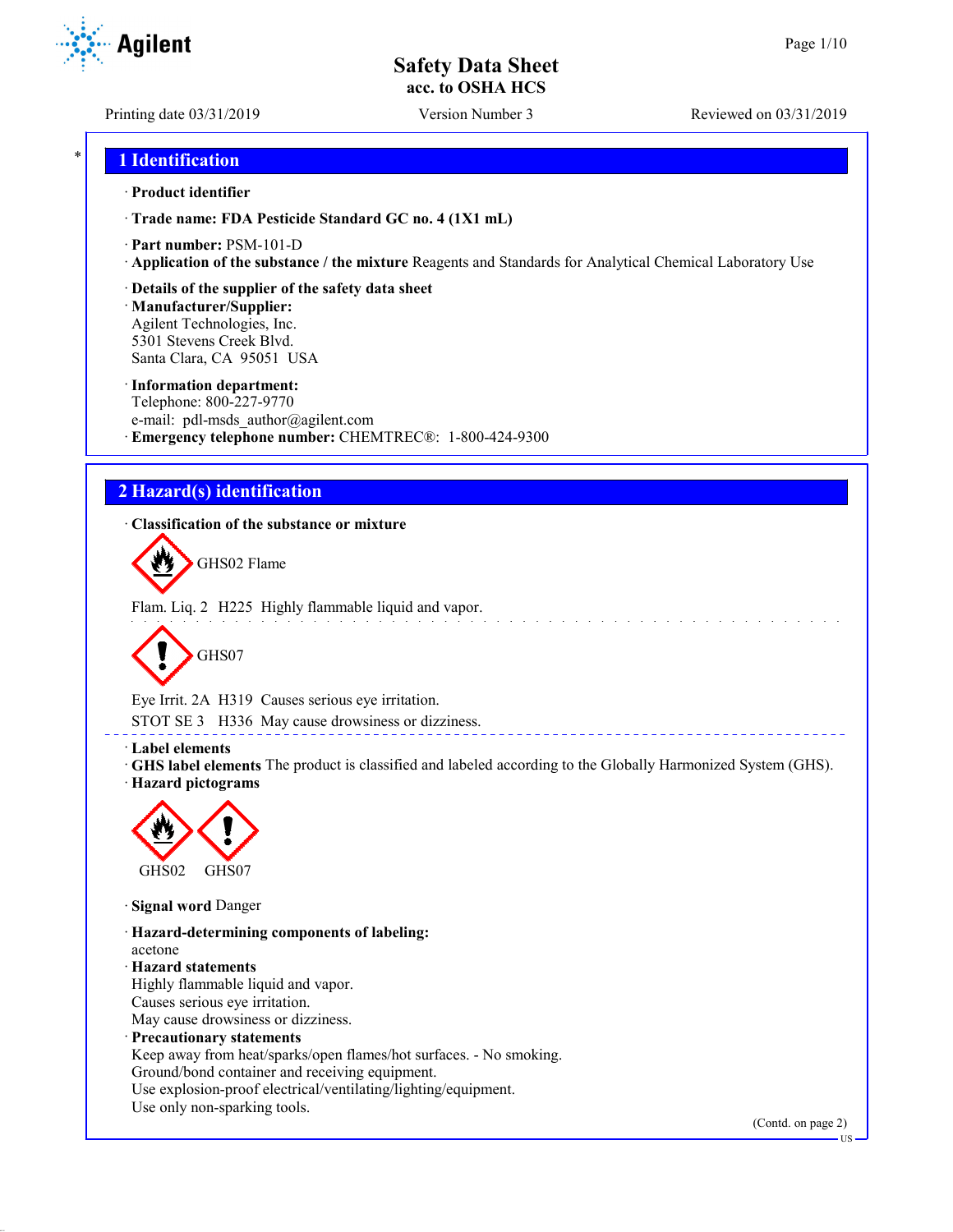## **Trade name: FDA Pesticide Standard GC no. 4 (1X1 mL)**

(Contd. of page 1) Take precautionary measures against static discharge. Avoid breathing dust/fume/gas/mist/vapors/spray Wash thoroughly after handling. Use only outdoors or in a well-ventilated area. Wear protective gloves/protective clothing/eye protection/face protection. If on skin (or hair): Take off immediately all contaminated clothing. Rinse skin with water/shower. IF INHALED: Remove person to fresh air and keep comfortable for breathing. If in eyes: Rinse cautiously with water for several minutes. Remove contact lenses, if present and easy to do. Continue rinsing. Call a poison center/doctor if you feel unwell. If eye irritation persists: Get medical advice/attention. In case of fire: Use for extinction: CO2, powder or water spray. Store in a well-ventilated place. Keep container tightly closed. Store in a well-ventilated place. Keep cool. Store locked up. Dispose of contents/container in accordance with local/regional/national/international regulations. · **Classification system:** · **NFPA ratings (scale 0 - 4)** 2 3  $\overline{0}$  $Health = 2$ Fire  $= 3$ Reactivity  $= 0$ · **HMIS-ratings (scale 0 - 4) HEALTH**  FIRE REACTIVITY  $\boxed{0}$  Reactivity = 0  $|2|$  $3$  Fire = 3  $Health = 2$ · **Other hazards** · **Results of PBT and vPvB assessment** · **PBT:** Not applicable. · **vPvB:** Not applicable.

# **3 Composition/information on ingredients**

· **Chemical characterization: Mixtures**

- · **Description:** Mixture of the substances listed below with nonhazardous additions.
- · **Dangerous components:**

67-64-1 acetone 99.773%

# \* **4 First-aid measures**

· **Description of first aid measures**

- · **General information:** Immediately remove any clothing soiled by the product.
- · **After inhalation:** Supply fresh air; consult doctor in case of complaints.
- · **After skin contact:** Immediately rinse with water.

· **After eye contact:**

- Rinse opened eye for several minutes under running water. If symptoms persist, consult a doctor.
- · **After swallowing:** If symptoms persist consult doctor.

(Contd. on page 3)



Printing date 03/31/2019 Version Number 3 Reviewed on 03/31/2019

US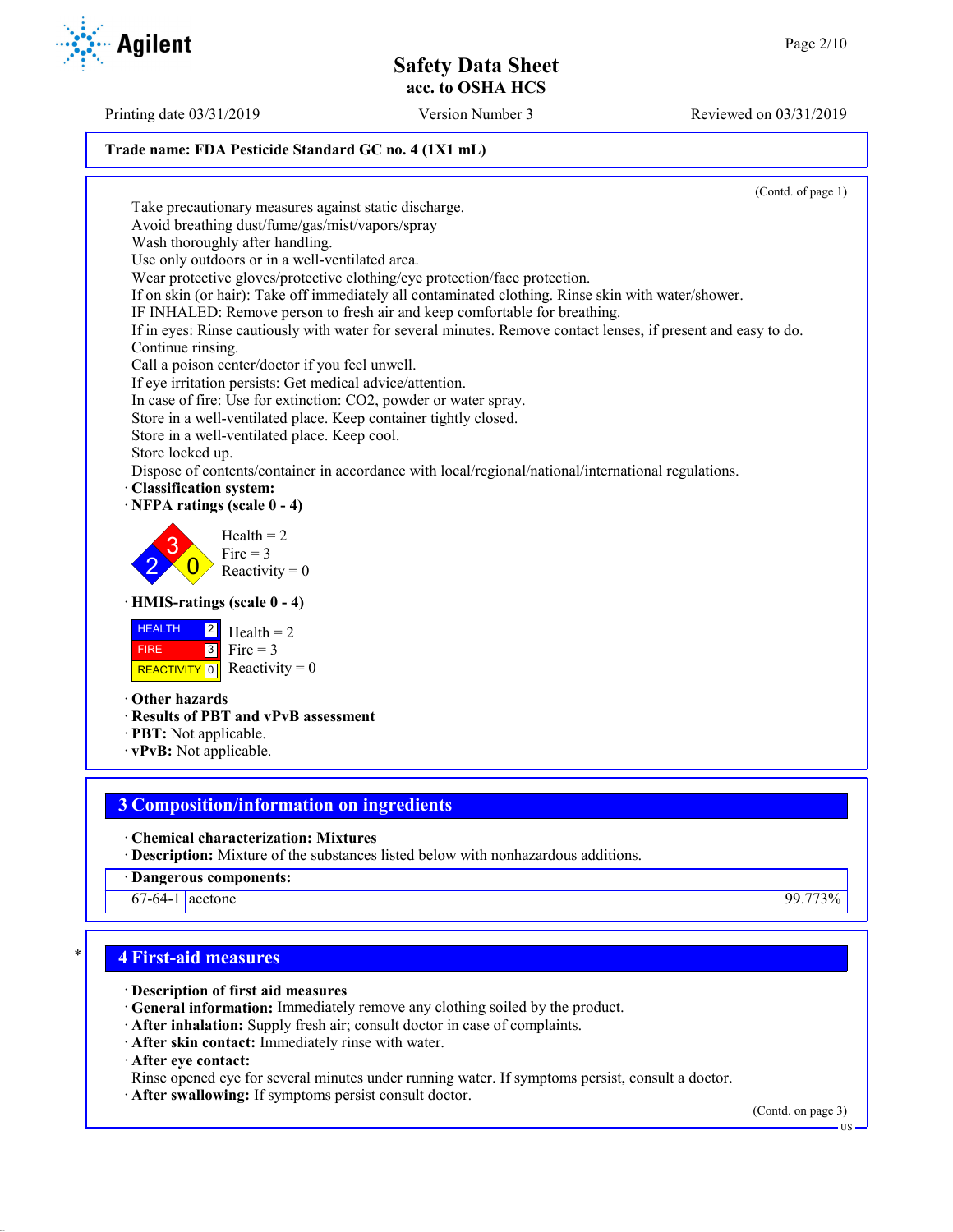Printing date 03/31/2019 Version Number 3 Reviewed on 03/31/2019

### **Trade name: FDA Pesticide Standard GC no. 4 (1X1 mL)**

(Contd. of page 2)

- · **Information for doctor:**
- · **Most important symptoms and effects, both acute and delayed** No further relevant information available.
- · **Indication of any immediate medical attention and special treatment needed** No further relevant information available.

## **5 Fire-fighting measures**

- · **Extinguishing media**
- · **Suitable extinguishing agents:**
- CO2, extinguishing powder or water spray. Fight larger fires with water spray or alcohol resistant foam.
- · **For safety reasons unsuitable extinguishing agents:** Water with full jet
- · **Special hazards arising from the substance or mixture** No further relevant information available.
- · **Advice for firefighters**
- · **Protective equipment:** No special measures required.

## \* **6 Accidental release measures**

- · **Personal precautions, protective equipment and emergency procedures** Wear protective equipment. Keep unprotected persons away.
- · **Environmental precautions:** Do not allow to enter sewers/ surface or ground water.
- · **Methods and material for containment and cleaning up:** Absorb with liquid-binding material (sand, diatomite, acid binders, universal binders, sawdust). Dispose contaminated material as waste according to item 13.
- Ensure adequate ventilation.
- **Reference to other sections**
- See Section 7 for information on safe handling.
- See Section 8 for information on personal protection equipment.
- See Section 13 for disposal information.

### · **Protective Action Criteria for Chemicals**

| $\cdot$ PAC-1:               |                                                             |                             |  |  |  |  |
|------------------------------|-------------------------------------------------------------|-----------------------------|--|--|--|--|
|                              | $67-64-1$ acetone<br>$200$ ppm                              |                             |  |  |  |  |
|                              | $55-38-9$ fenthion (ISO)<br>$\sqrt{0.15}$ mg/m <sup>3</sup> |                             |  |  |  |  |
|                              | 115-86-6 triphenyl phosphate<br>$9 \text{ mg/m}^3$          |                             |  |  |  |  |
| $\cdot$ PAC-2:               |                                                             |                             |  |  |  |  |
| $\overline{67-64-1}$ acetone |                                                             | 3200* ppm                   |  |  |  |  |
|                              | $55-38-9$ fenthion (ISO)                                    | $\sqrt{5.9 \text{ mg/m}^3}$ |  |  |  |  |
|                              | $360$ mg/m <sup>3</sup><br>115-86-6 triphenyl phosphate     |                             |  |  |  |  |
| $\overline{PAC-3}$ :         |                                                             |                             |  |  |  |  |
| $67-64-1$ acetone            |                                                             | $5700*$ ppm                 |  |  |  |  |
|                              | $55-38-9$ fenthion (ISO)                                    | $35$ mg/m <sup>3</sup>      |  |  |  |  |
|                              | 115-86-6 triphenyl phosphate<br>$2,100$ mg/m <sup>3</sup>   |                             |  |  |  |  |
|                              |                                                             | $-US -$                     |  |  |  |  |

(Contd. on page 4)

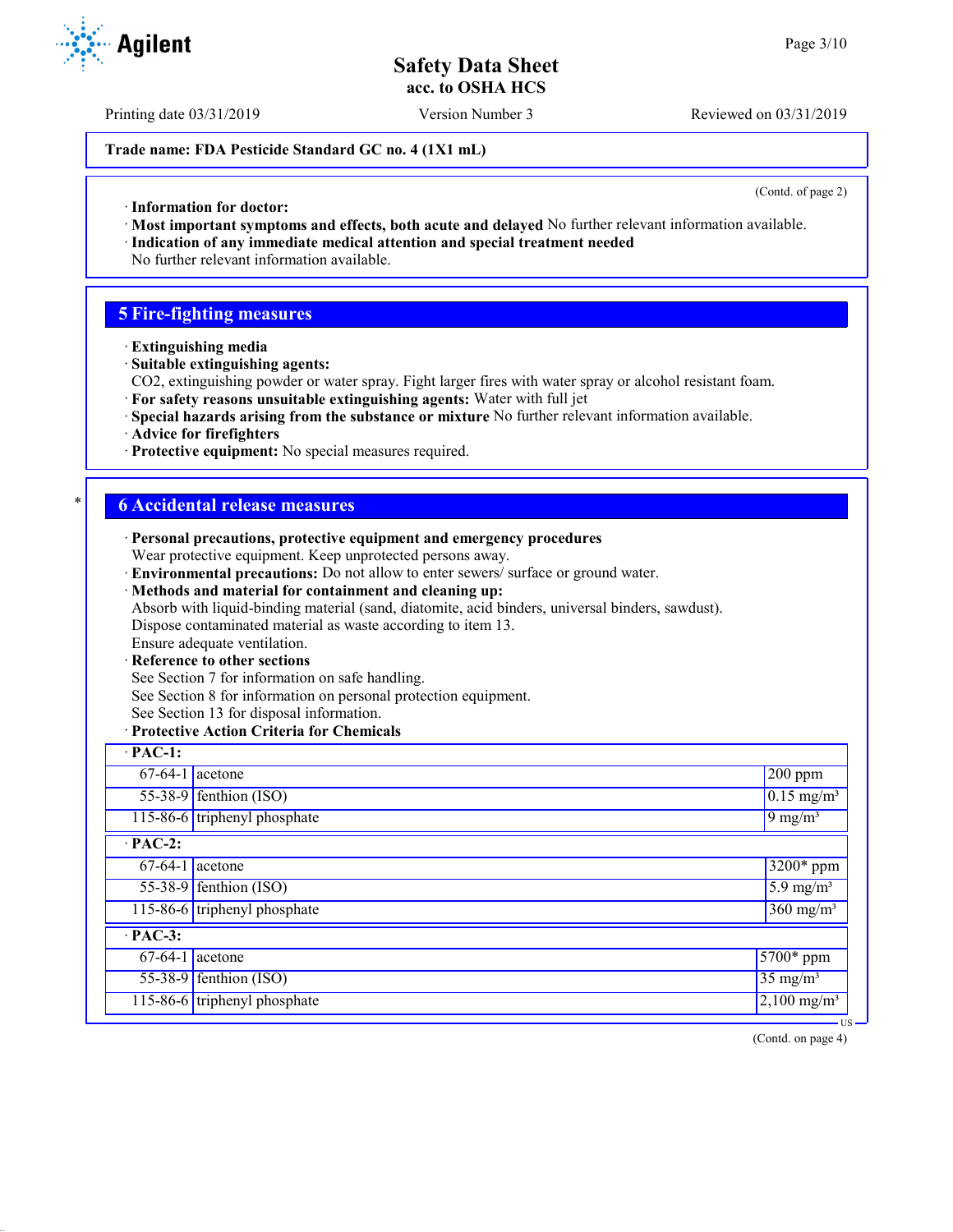Printing date 03/31/2019 Version Number 3 Reviewed on 03/31/2019

## **Trade name: FDA Pesticide Standard GC no. 4 (1X1 mL)**

(Contd. of page 3)

## \* **7 Handling and storage**

· **Handling:**

- · **Precautions for safe handling** Ensure good ventilation/exhaustion at the workplace. Prevent formation of aerosols.
- · **Information about protection against explosions and fires:** Keep ignition sources away - Do not smoke. Protect against electrostatic charges.
- · **Conditions for safe storage, including any incompatibilities**
- · **Storage:**
- · **Requirements to be met by storerooms and receptacles:** Store in a cool location.
- · **Information about storage in one common storage facility:** Not required.
- · **Further information about storage conditions:**
- Keep receptacle tightly sealed.

Store in cool, dry conditions in well sealed receptacles.

· **Specific end use(s)** No further relevant information available.

## \* **8 Exposure controls/personal protection**

· **Additional information about design of technical systems:** No further data; see item 7.

### · **Control parameters**

· **Components with limit values that require monitoring at the workplace:**

### **67-64-1 acetone**

PEL Long-term value: 2400 mg/m<sup>3</sup>, 1000 ppm

- REL Long-term value: 590 mg/m<sup>3</sup>, 250 ppm
- TLV Short-term value:  $1187 \text{ mg/m}^3$ , 500 ppm Long-term value: 594 mg/m<sup>3</sup>, 250 ppm BEI

## · **Ingredients with biological limit values:**

## **67-64-1 acetone**

 $BEI$  50 mg/L Medium: urine Time: end of shift Parameter: Acetone (nonspecific)

· **Additional information:** The lists that were valid during the creation were used as basis.

### · **Exposure controls**

- · **Personal protective equipment:**
- · **General protective and hygienic measures:**
- Keep away from foodstuffs, beverages and feed.
- Immediately remove all soiled and contaminated clothing.

Wash hands before breaks and at the end of work.

Avoid contact with the eyes.

Avoid contact with the eyes and skin.

· **Breathing equipment:**

When used as intended with Agilent instruments, the use of the product under normal laboratory conditions and with standard practices does not result in significant airborne exposures and therefore respiratory protection is not needed.

US

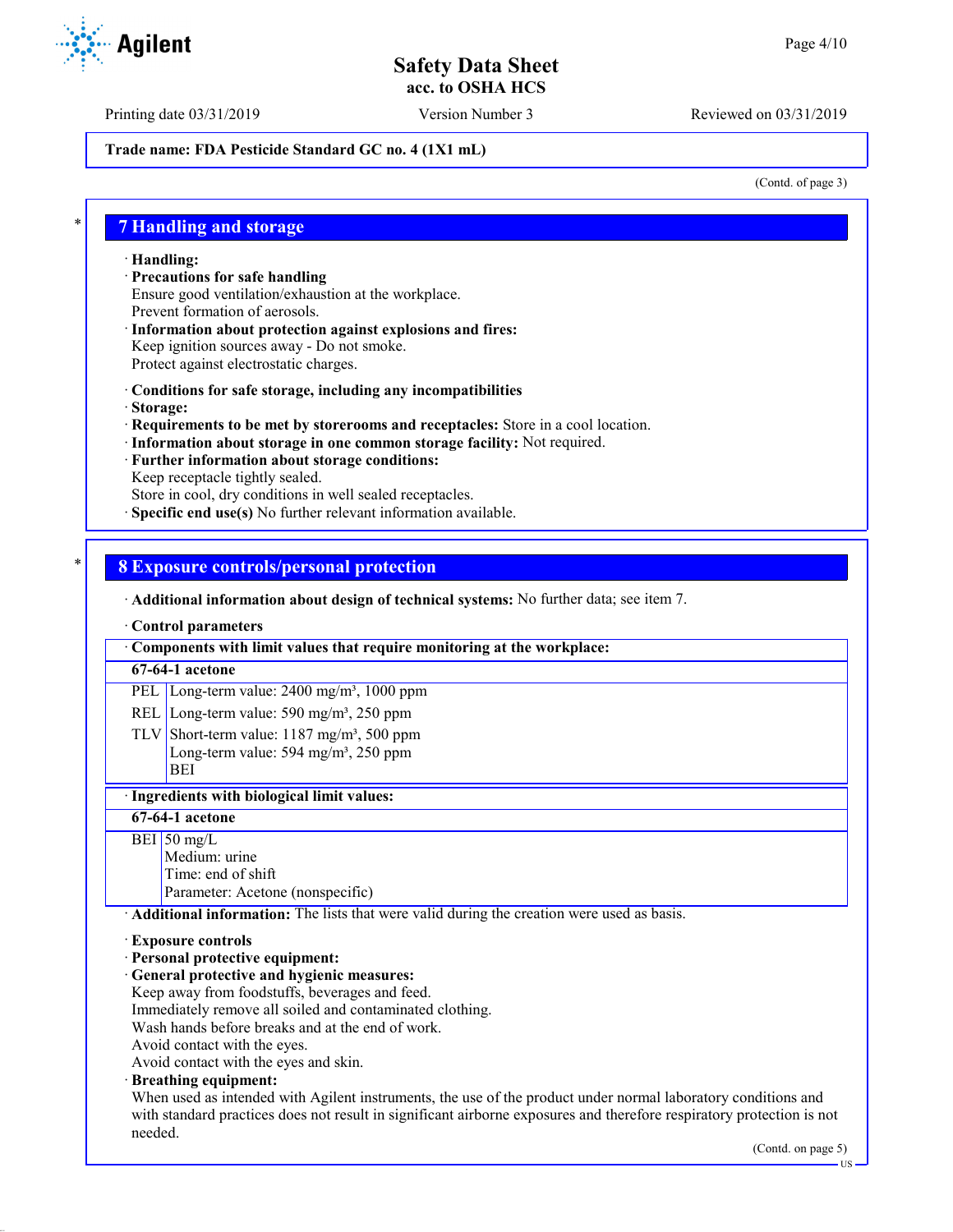US

# **Safety Data Sheet acc. to OSHA HCS**

## **Trade name: FDA Pesticide Standard GC no. 4 (1X1 mL)**

(Contd. of page 4) Under an emergency condition where a respirator is deemed necessary, use a NIOSH or equivalent approved device/equipment with appropriate organic or acid gas cartridge.

### · **Protection of hands:**

Although not recommended for constant contact with the chemicals or for clean-up, nitrile gloves 11-13 mil thickness are recommended for normal use. The breakthrough time is 1 hr. For cleaning a spill where there is direct contact of the chemical, butyl rubber gloves are recommended 12-15 mil thickness with breakthrough times exceeding 4 hrs. Supplier recommendations should be followed.

## · **Material of gloves**

For normal use: nitrile rubber, 11-13 mil thickness

For direct contact with the chemical: butyl rubber, 12-15 mil thickness

## · **Penetration time of glove material**

- For normal use: nitrile rubber: 1 hour
- For direct contact with the chemical: butyl rubber: >4 hours
- · **Eye protection:**



Tightly sealed goggles

| · Information on basic physical and chemical properties<br><b>General Information</b> |                                                                                               |
|---------------------------------------------------------------------------------------|-----------------------------------------------------------------------------------------------|
| $\cdot$ Appearance:                                                                   |                                                                                               |
| Form:                                                                                 | Fluid                                                                                         |
| Color:                                                                                | Colorless                                                                                     |
| · Odor:                                                                               | Characteristic                                                                                |
| Odor threshold:                                                                       | Not determined.                                                                               |
| $\cdot$ pH-value:                                                                     | Not determined.                                                                               |
| Change in condition                                                                   |                                                                                               |
| <b>Melting point/Melting range:</b>                                                   | $-94.7 \text{ °C}$ ( $-138.5 \text{ °F}$ )                                                    |
| <b>Boiling point/Boiling range:</b>                                                   | 55.8-56.6 °C (132.4-133.9 °F)                                                                 |
| · Flash point:                                                                        | $-17$ °C (1.4 °F)                                                                             |
| · Flammability (solid, gaseous):                                                      | Not applicable.                                                                               |
| · Ignition temperature:                                                               | 465 °C (869 °F)                                                                               |
| · Decomposition temperature:                                                          | Not determined.                                                                               |
| · Auto igniting:                                                                      | Product is not selfigniting.                                                                  |
| Danger of explosion:                                                                  | Product is not explosive. However, formation of explosive air/vapor<br>mixtures are possible. |
| <b>Explosion limits:</b>                                                              |                                                                                               |
| Lower:                                                                                | $2.6$ Vol %                                                                                   |
| Upper:                                                                                | 13 Vol %                                                                                      |
| $\cdot$ Vapor pressure at 20 °C (68 °F):                                              | 245.3 hPa (184 mm Hg)                                                                         |
| $\cdot$ Density at 20 °C (68 °F):                                                     | 0.791 g/cm <sup>3</sup> (6.6009 lbs/gal)                                                      |

Printing date 03/31/2019 Version Number 3 Reviewed on 03/31/2019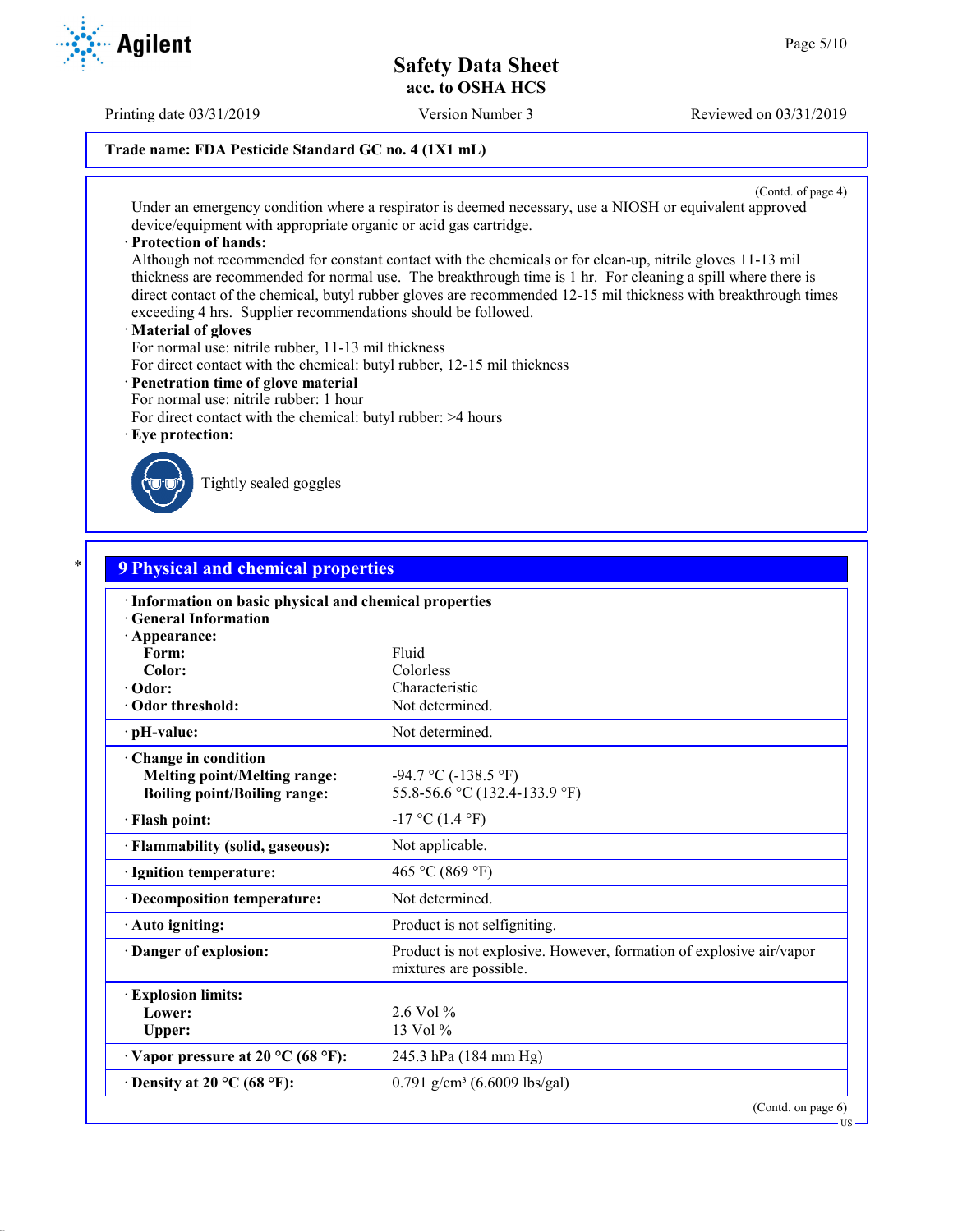Printing date 03/31/2019 Version Number 3 Reviewed on 03/31/2019

**Trade name: FDA Pesticide Standard GC no. 4 (1X1 mL)**

|                                                            | (Contd. of page 5)                         |  |
|------------------------------------------------------------|--------------------------------------------|--|
| · Relative density                                         | Not determined.                            |  |
| · Vapor density                                            | Not determined.                            |  |
| <b>Evaporation rate</b>                                    | Not determined.                            |  |
| · Solubility in / Miscibility with                         |                                            |  |
| Water:                                                     | Not miscible or difficult to mix.          |  |
| · Partition coefficient (n-octanol/water): Not determined. |                                            |  |
| · Viscosity:                                               |                                            |  |
| Dynamic at 20 $^{\circ}$ C (68 $^{\circ}$ F):              | 32 mPas                                    |  |
| Kinematic:                                                 | Not determined.                            |  |
| · Solvent content:                                         |                                            |  |
| <b>Organic solvents:</b>                                   | 99.8%                                      |  |
| <b>VOC</b> content:                                        | $0.01\%$                                   |  |
|                                                            | $0.1$ g/l / 0.00 lb/gal                    |  |
| Solids content:                                            | $0.1\%$                                    |  |
| $\cdot$ Other information                                  | No further relevant information available. |  |

# **10 Stability and reactivity**

· **Reactivity** No further relevant information available.

- · **Chemical stability**
- · **Thermal decomposition / conditions to be avoided:** No decomposition if used according to specifications.
- · **Possibility of hazardous reactions** No dangerous reactions known.
- · **Conditions to avoid** No further relevant information available.
- · **Incompatible materials:** No further relevant information available.
- · **Hazardous decomposition products:** No dangerous decomposition products known.

## **11 Toxicological information**

- · **Information on toxicological effects**
- · **Acute toxicity:**

| · LD/LC50 values that are relevant for classification: |                             |                                      |  |  |  |  |
|--------------------------------------------------------|-----------------------------|--------------------------------------|--|--|--|--|
| 67-64-1 acetone                                        |                             |                                      |  |  |  |  |
| Oral                                                   | LD50                        | $5,800$ mg/kg (rat)                  |  |  |  |  |
| Dermal                                                 | LD50                        | $20,000$ mg/kg (rabbit)              |  |  |  |  |
|                                                        | 13593-03-8 quinalphos (ISO) |                                      |  |  |  |  |
| Oral                                                   | LD50                        | $26 \text{ mg/kg}$ (rat)             |  |  |  |  |
| Dermal                                                 | LD50                        | $300 \text{ mg/kg}$ (rat)            |  |  |  |  |
|                                                        |                             | Inhalative LC50/4 h 330 mg/L (mouse) |  |  |  |  |
| 55-38-9 fenthion (ISO)                                 |                             |                                      |  |  |  |  |
| Oral                                                   | LD50                        | $180 \text{ mg/kg}$ (rat)            |  |  |  |  |
| Dermal                                                 | LD50                        | $330 \text{ mg/kg}$ (rat)            |  |  |  |  |
|                                                        |                             | Inhalative LC50/4 h 800 mg/L (rat)   |  |  |  |  |
|                                                        |                             | (Contd. on page 7)                   |  |  |  |  |

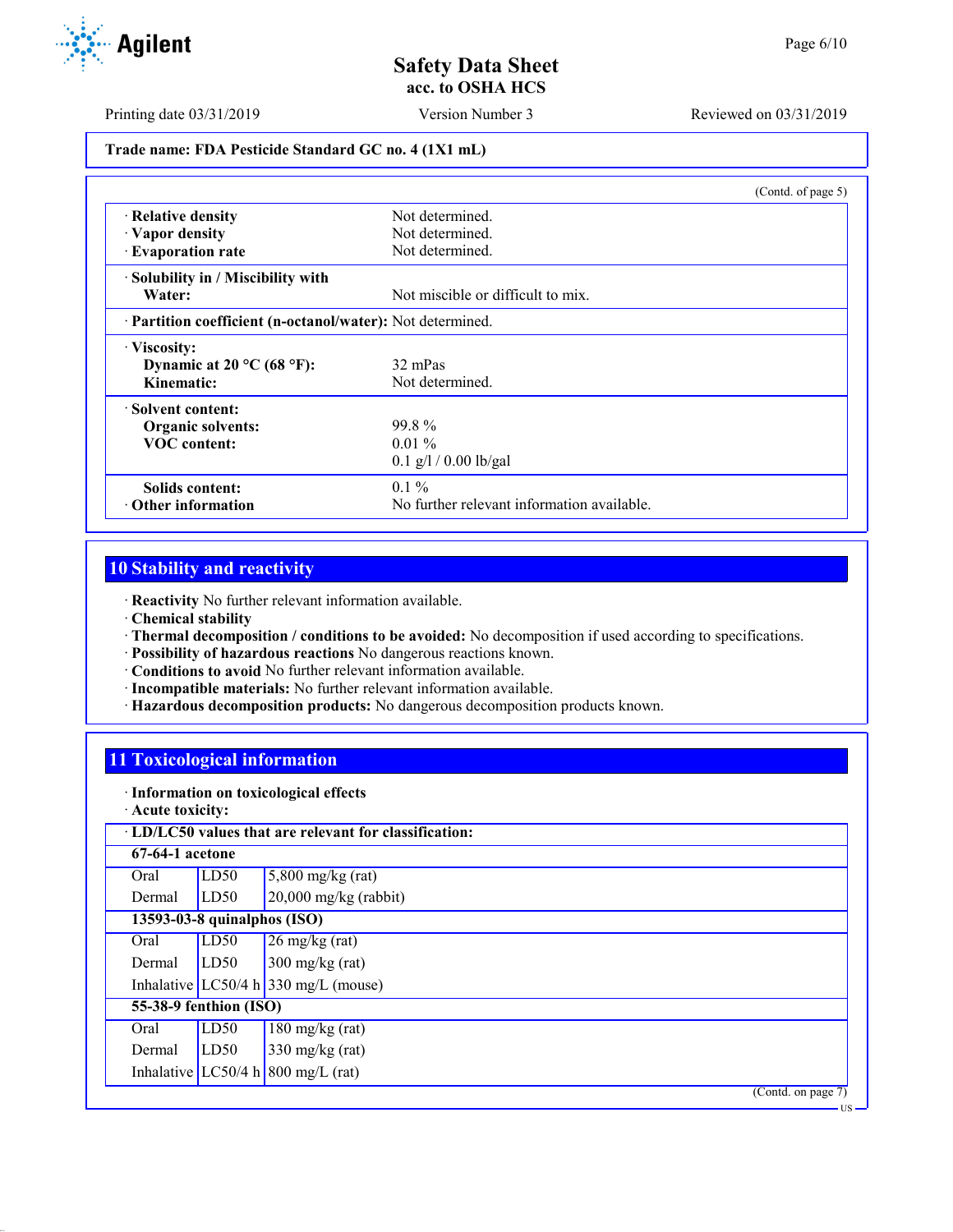Printing date 03/31/2019 Version Number 3 Reviewed on 03/31/2019

### **Trade name: FDA Pesticide Standard GC no. 4 (1X1 mL)**

(Contd. of page 6)

· **Primary irritant effect:**

· **on the skin:** No irritant effect.

· **on the eye:** Irritating effect.

· **Sensitization:** No sensitizing effects known.

· **Additional toxicological information:**

The product shows the following dangers according to internally approved calculation methods for preparations: Irritant

· **Carcinogenic categories**

· **IARC (International Agency for Research on Cancer)**

None of the ingredients is listed.

· **NTP (National Toxicology Program)**

None of the ingredients is listed.

## · **OSHA-Ca (Occupational Safety & Health Administration)**

None of the ingredients is listed.

## **12 Ecological information**

- · **Toxicity**
- · **Aquatic toxicity:** No further relevant information available.
- · **Persistence and degradability** No further relevant information available.
- · **Behavior in environmental systems:**
- · **Bioaccumulative potential** No further relevant information available.
- · **Mobility in soil** No further relevant information available.
- · **Additional ecological information:**
- · **General notes:**

Water hazard class 1 (Self-assessment): slightly hazardous for water

Do not allow undiluted product or large quantities of it to reach ground water, water course or sewage system.

- · **Results of PBT and vPvB assessment**
- · **PBT:** Not applicable.
- · **vPvB:** Not applicable.
- · **Other adverse effects** No further relevant information available.

## **13 Disposal considerations**

· **Waste treatment methods**

· **Recommendation:**

Must not be disposed of together with household garbage. Do not allow product to reach sewage system.

- · **Uncleaned packagings:**
- · **Recommendation:** Disposal must be made according to official regulations.

# \* **14 Transport information**

· **Not Regulated, De minimus Quantities** -

· **UN-Number**

· **DOT, IMDG, IATA** UN1090

(Contd. on page 8)



US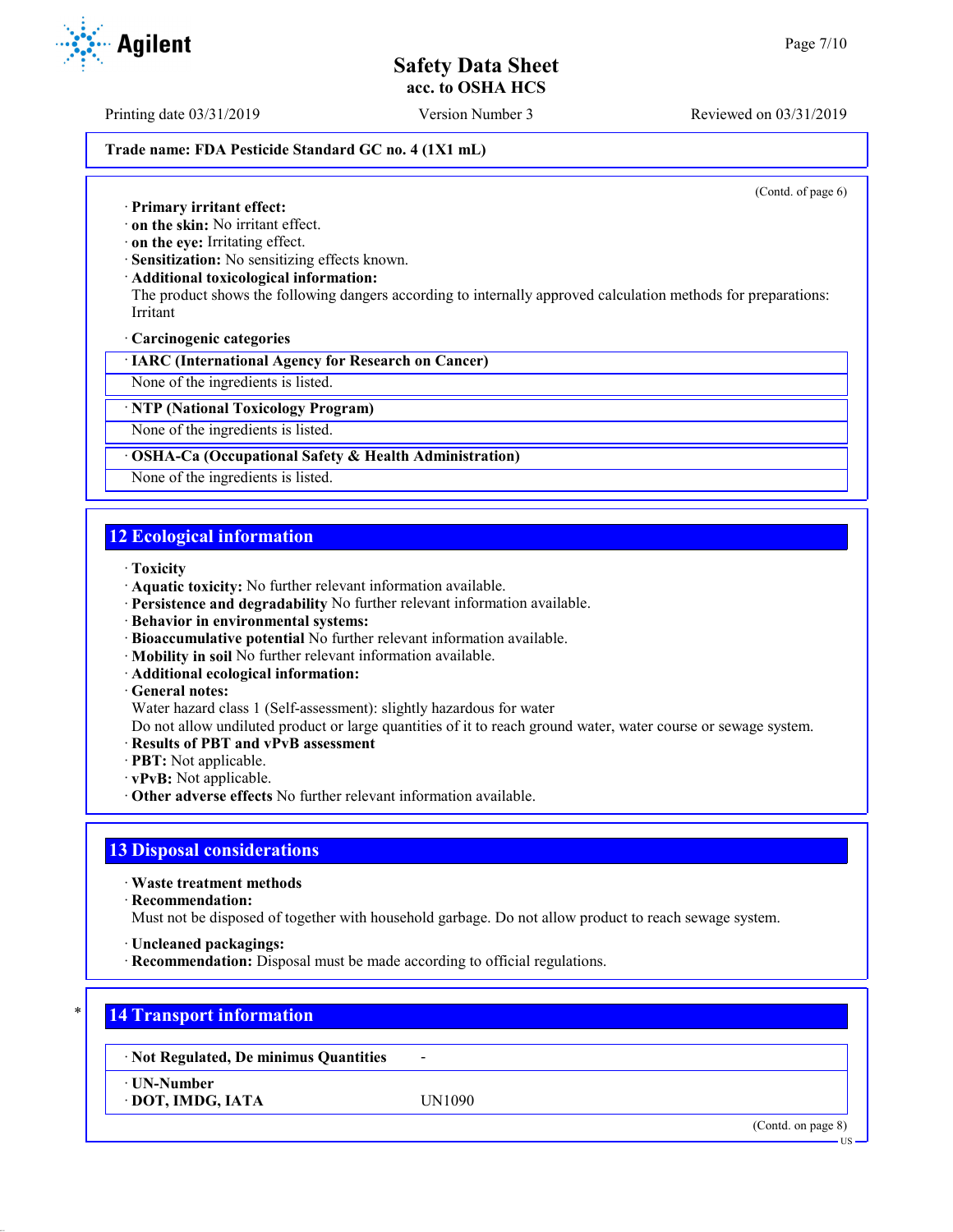

Printing date 03/31/2019 Version Number 3 Reviewed on 03/31/2019

**Trade name: FDA Pesticide Standard GC no. 4 (1X1 mL)** (Contd. of page 7) · **UN proper shipping name** · **DOT** Acetone solution · **IMDG** ACETONE solution, MARINE POLLUTANT · **IATA** ACETONE solution · **Transport hazard class(es)** · **DOT, IATA** · **Class** 3 Flammable liquids · **Label** 3 · **IMDG** · **Class** 3 Flammable liquids · **Label** 3 · **Packing group** · **DOT, IMDG, IATA** II · **Environmental hazards:** Product contains environmentally hazardous substances: quinalphos (ISO) · **Marine pollutant:** Symbol (fish and tree) · **Special precautions for user** Warning: Flammable liquids · **Danger code (Kemler):** 33 **EMS Number:** F-<br>Stowage Category **B · Stowage Category** · **Transport in bulk according to Annex II of MARPOL73/78 and the IBC Code** Not applicable. · **Transport/Additional information:** · **DOT** On passenger aircraft/rail: 5 L On cargo aircraft only: 60 L · **IMDG** · **Limited quantities (LQ)** 1L · **Excepted quantities (EQ)** Code: E2 Maximum net quantity per inner packaging: 30 ml Maximum net quantity per outer packaging: 500 ml · **UN "Model Regulation":** UN 1090 ACETONE SOLUTION, 3, II

(Contd. on page 9)

US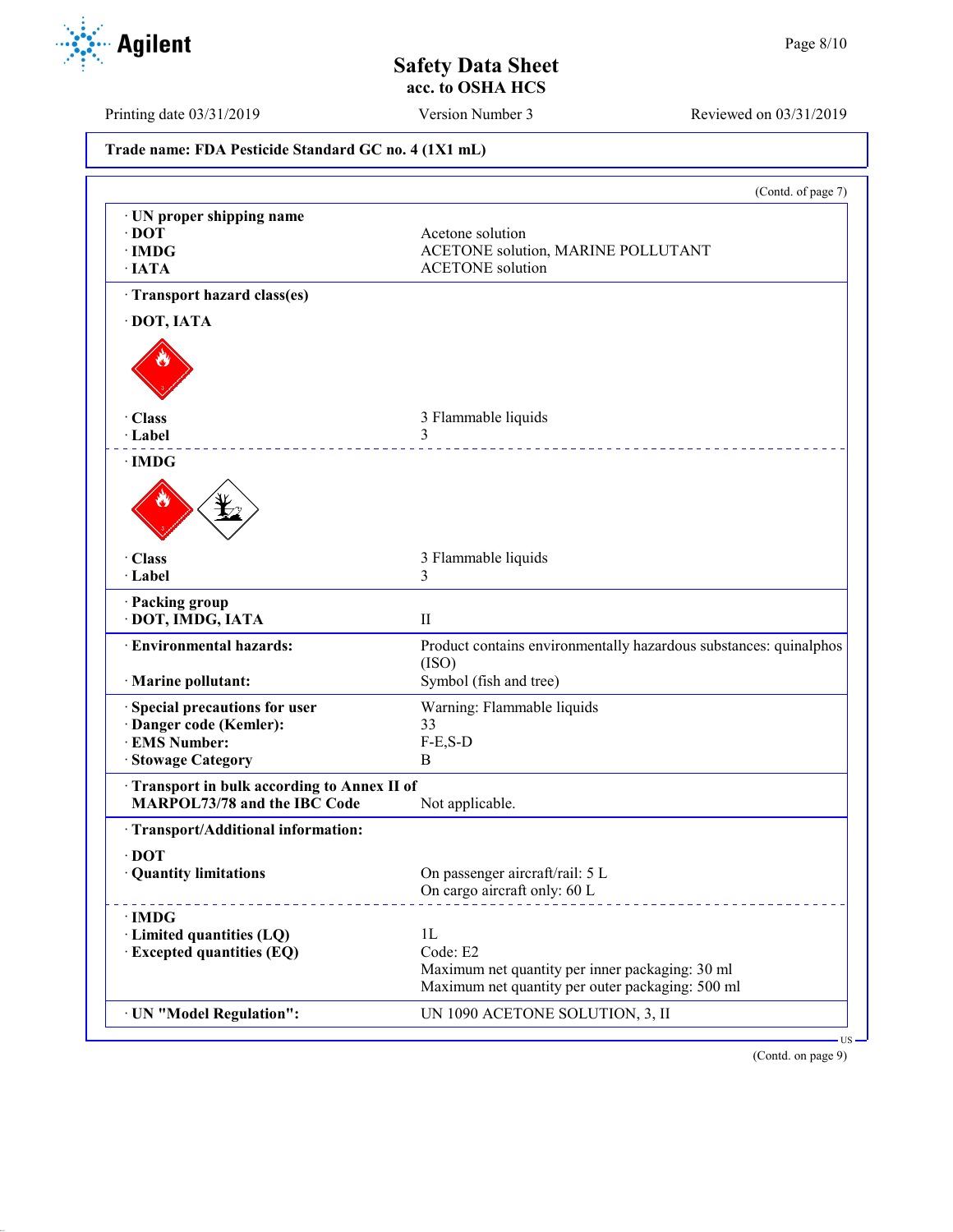Printing date 03/31/2019 Version Number 3 Reviewed on 03/31/2019

**Trade name: FDA Pesticide Standard GC no. 4 (1X1 mL)**

(Contd. of page 8)

US

# **15 Regulatory information**

· **Safety, health and environmental regulations/legislation specific for the substance or mixture** · **Sara**

|                        | Section 355 (extremely hazardous substances):                          |                |
|------------------------|------------------------------------------------------------------------|----------------|
|                        | None of the ingredients is listed.                                     |                |
|                        | · Section 313 (Specific toxic chemical listings):                      |                |
|                        | $55-38-9$ fenthion (ISO)                                               |                |
|                        | 78-48-8 S,S,S-tributylphosphorotrithioate                              |                |
|                        | 42874-03-3 oxyfluorfen                                                 |                |
|                        | $40487-42-1$ pendimethalin (ISO)                                       |                |
|                        | 23950-58-5 propyzamide (ISO)                                           |                |
| 69409-94-5 fluvalinate |                                                                        |                |
|                        | <b>TSCA (Toxic Substances Control Act):</b>                            |                |
|                        | $67-64-1$ acetone                                                      |                |
|                        | 115-86-6 triphenyl phosphate                                           |                |
|                        | 78-48-8 S,S,S-tributylphosphorotrithioate                              |                |
|                        | 5915-41-3 terbuthylazine                                               |                |
|                        | 91-53-2 ethoxyquin                                                     |                |
|                        | 50563-36-5 2-chloro-N-(2,6-dimethylphenyl)-N-(2-methoxyethyl)acetamide |                |
| · Proposition 65       |                                                                        |                |
|                        | Chemicals known to cause cancer:                                       |                |
|                        | 78-48-8 S,S,S-tributylphosphorotrithioate                              |                |
|                        | 23950-58-5 propyzamide (ISO)                                           |                |
|                        | Chemicals known to cause reproductive toxicity for females:            |                |
|                        | 789-02-6 2,2,2,0,p'-pentachloroethylidenebisbenzene                    |                |
|                        | Chemicals known to cause reproductive toxicity for males:              |                |
|                        | 789-02-6 2,2,2,0,p'-pentachloroethylidenebisbenzene                    |                |
|                        | Chemicals known to cause developmental toxicity:                       |                |
|                        | 789-02-6 2,2,2,0,p'-pentachloroethylidenebisbenzene                    |                |
| 69409-94-5 fluvalinate |                                                                        |                |
|                        | · Carcinogenic categories                                              |                |
|                        | <b>EPA (Environmental Protection Agency)</b>                           |                |
| $67-64-1$ acetone      |                                                                        | $\overline{I}$ |
|                        | TLV (Threshold Limit Value established by ACGIH)                       |                |
| $67-64-1$ acetone      |                                                                        | A4             |
|                        | $55-38-9$ fenthion (ISO)                                               | A4             |
|                        | 115-86-6 triphenyl phosphate                                           | A4             |
|                        | · NIOSH-Ca (National Institute for Occupational Safety and Health)     |                |
|                        | None of the ingredients is listed.                                     |                |
|                        | $($ Contd. on page $10)$                                               |                |